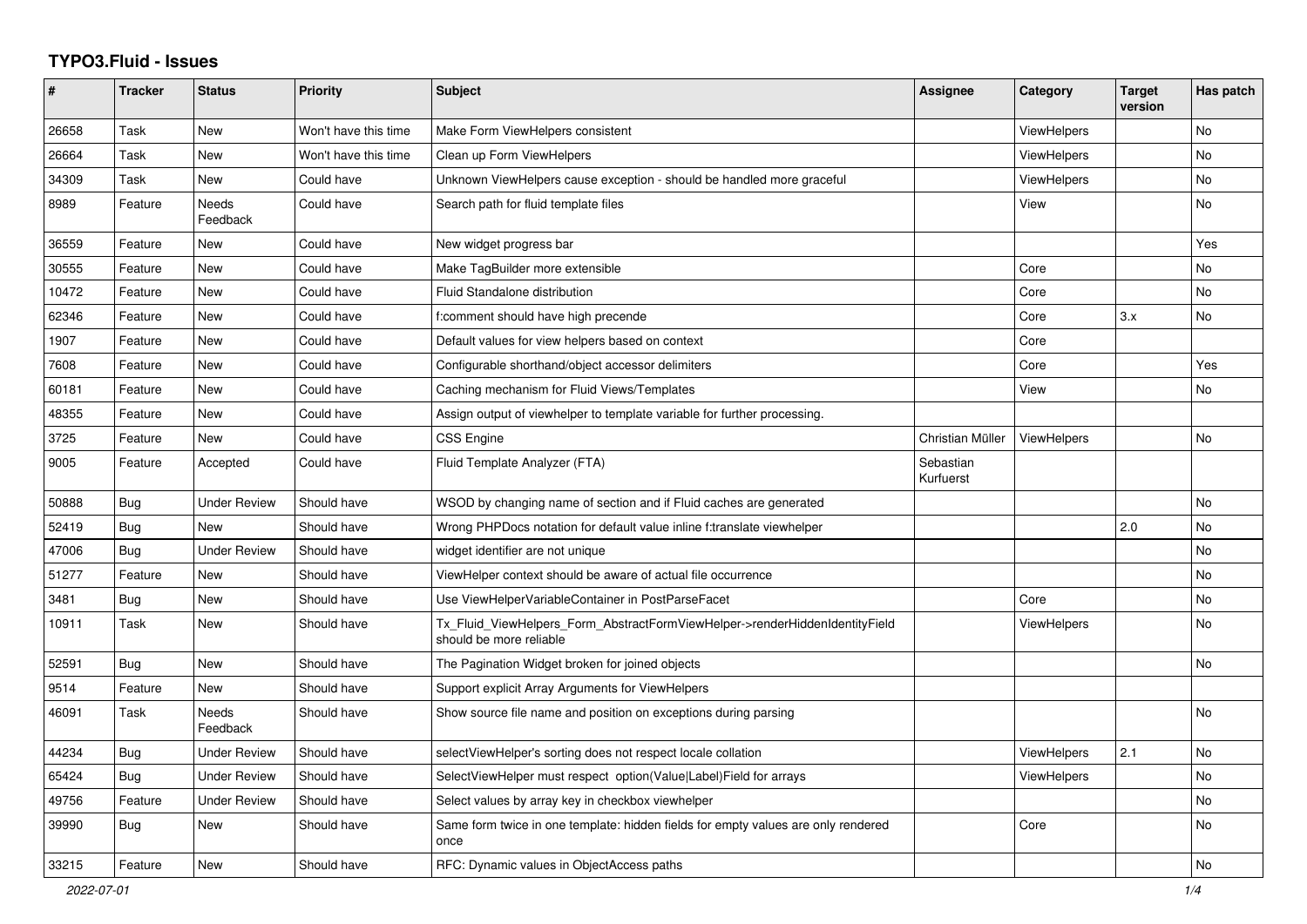| ∦     | <b>Tracker</b> | <b>Status</b>       | <b>Priority</b> | <b>Subject</b>                                                                      | <b>Assignee</b> | Category    | <b>Target</b><br>version | Has patch |
|-------|----------------|---------------------|-----------------|-------------------------------------------------------------------------------------|-----------------|-------------|--------------------------|-----------|
| 43072 | Task           | New                 | Should have     | Remove TOKENS for adding templates fallback in Backporter                           |                 | View        |                          | No        |
| 43071 | Task           | New                 | Should have     | Remove TOKENS for adding fallback teplates in B                                     |                 |             |                          | No        |
| 42743 | Task           | New                 | Should have     | Remove inline style for hidden form fields                                          |                 |             |                          | No        |
| 39936 | Feature        | New                 | Should have     | registerTagAttribute should handle default values                                   |                 | ViewHelpers |                          | No        |
| 34682 | Bug            | <b>Under Review</b> | Should have     | Radio Button missing checked on validation error                                    |                 | ViewHelpers |                          | No        |
| 36655 | Bug            | New                 | Should have     | <b>Pagination Links</b>                                                             |                 | Widgets     |                          | No        |
| 60271 | Feature        | New                 | Should have     | Paginate viewhelper, should also support arrays                                     |                 |             |                          | No        |
| 42397 | Feature        | New                 | Should have     | Missing viewhelper for general links                                                |                 |             |                          | No        |
| 28549 | Bug            | New                 | Should have     | make widgets cacheable, i.e. not implement childnodeaccess interface                |                 |             |                          | No        |
| 56237 | Task           | New                 | Should have     | in-line (Condition) View Helpers should not evaluate on parsing                     |                 |             |                          | No        |
| 28553 | Bug            | <b>New</b>          | Should have     | improve XHProf test setup                                                           |                 |             |                          | No        |
| 4704  | Feature        | New                 | Should have     | Improve parsing exception messages                                                  |                 | Core        |                          |           |
| 32035 | Task           | New                 | Should have     | Improve fluid error messages                                                        |                 | Core        |                          | Yes       |
| 45394 | Task           | New                 | Should have     | Forwardport Unit test for standalone view                                           |                 | View        |                          | No        |
| 47669 | Task           | New                 | Should have     | FormViewHelper does not define the default request method                           |                 |             |                          | No        |
| 58983 | Bug            | New                 | Should have     | format.date does not respect linebreaks and throws exception                        |                 |             |                          | No.       |
| 8648  | Bug            | New                 | Should have     | format.crop ViewHelper should support all features of the crop stdWrap function     |                 | ViewHelpers |                          | No        |
| 37619 | Bug            | New                 | Should have     | Fatal Error when using variable in name attribute of Section ViewHelper             |                 | ViewHelpers |                          | No        |
| 31955 | Feature        | New                 | Should have     | f:uri.widget                                                                        |                 | Widgets     |                          | No        |
| 58921 | Bug            | New                 | Should have     | f:form.* VHs crash if NOT inside f:form but followed by f:form                      |                 |             |                          | No        |
| 49600 | Bug            | New                 | Should have     | f:form tag shown as a HTML on frontend                                              |                 | ViewHelpers |                          | No        |
| 45153 | Feature        | <b>New</b>          | Should have     | f:be.menus.actionMenuItem - Detection of the current select option is insufficient  |                 |             |                          | No.       |
| 52536 | Bug            | <b>Under Review</b> | Should have     | Errorclass not set if no property-attribute set                                     |                 |             |                          |           |
| 13045 | Bug            | <b>New</b>          | Should have     | Entity decode of strings are different between if-conditions and output of variable |                 |             |                          |           |
| 46289 | <b>Bug</b>     | Needs<br>Feedback   | Should have     | Enable Escaping Interceptor in XML request format                                   |                 | View        | 2.0.1                    | No        |
| 45345 | Feature        | Needs<br>Feedback   | Should have     | Easy to use comments for fluid that won't show in output                            |                 |             |                          |           |
| 54284 | Bug            | New                 | Should have     | Default Option for Switch/Case VH                                                   |                 | ViewHelpers |                          | No        |
| 30937 | <b>Bug</b>     | New                 | Should have     | CropViewHelper stringToTruncate can't be supplied so it can't be easily extended    |                 | ViewHelpers |                          | Yes       |
| 38130 | Feature        | New                 | Should have     | Checkboxes and multiple select fields should have an assignable default value       |                 |             |                          | No        |
| 3291  | Feature        | Needs<br>Feedback   | Should have     | Cacheable viewhelpers                                                               |                 |             |                          | No        |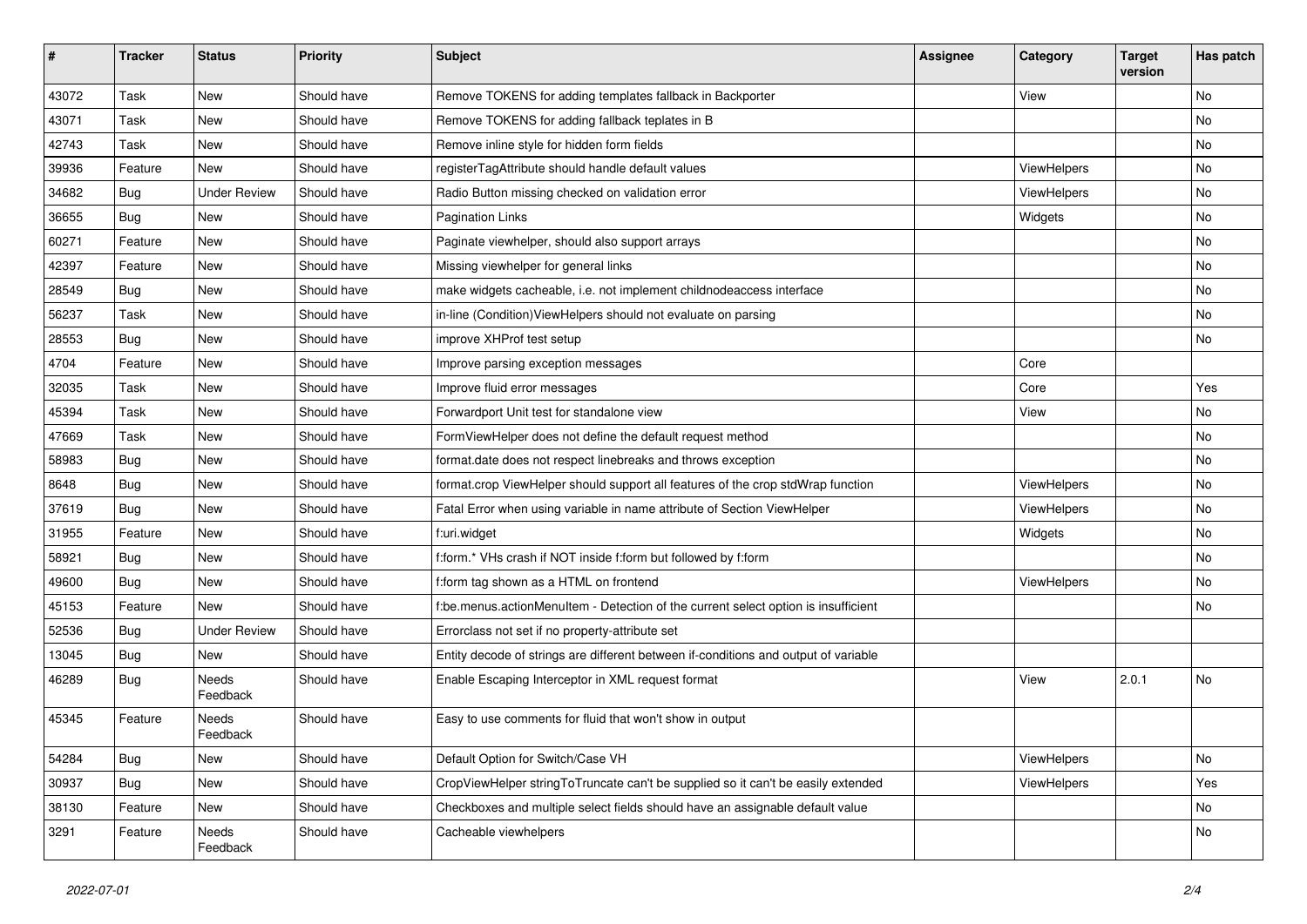| #     | <b>Tracker</b> | <b>Status</b>            | <b>Priority</b> | Subject                                                                                                     | <b>Assignee</b>             | Category    | <b>Target</b><br>version | Has patch |
|-------|----------------|--------------------------|-----------------|-------------------------------------------------------------------------------------------------------------|-----------------------------|-------------|--------------------------|-----------|
| 9950  | Task           | New                      | Should have     | Binding to nested arrays impossible for form-elements                                                       |                             | ViewHelpers |                          |           |
| 46545 | Feature        | New                      | Should have     | Better support for arrays in options of SelectViewHelper                                                    |                             |             |                          | No        |
| 36410 | Feature        | New                      | Should have     | Allow templates to send arguments back to layout                                                            |                             | ViewHelpers |                          | No        |
| 40081 | Feature        | New                      | Should have     | Allow assigned variables as keys in arrays                                                                  |                             |             |                          | No        |
| 60003 | Feature        | New                      | Should have     | Add required-Attribute to f:form.password                                                                   |                             | ViewHelpers |                          | No        |
| 46257 | Feature        | <b>Under Review</b>      | Should have     | Add escape sequence support for Fluid                                                                       |                             | Core        |                          | No        |
| 28552 | Bug            | New                      | Should have     | (v5) write ViewHelper test for compiled run; adjust functional test to do two passes<br>(uncached & cached) |                             |             |                          | No        |
| 28550 | Bug            | New                      | Should have     | (v4) make widgets cacheable, i.e. not implement childnodeaccess interface                                   |                             |             |                          | No        |
| 28554 | Bug            | New                      | Should have     | (v4) implement feature flag to disable caching                                                              |                             |             |                          | <b>No</b> |
| 54195 | Task           | New                      | Should have     | Rename and move FormViewHelper's errorClass value, currently 'f3-form-error'                                | Adrian Föder                | ViewHelpers |                          | No        |
| 53806 | Bug            | <b>Under Review</b>      | Should have     | Paginate widget maximumNumberOfLinks rendering wrong number of links                                        | Bastian<br>Waidelich        | Widgets     |                          | No        |
| 58862 | Bug            | Needs<br>Feedback        | Should have     | FormViewHelper doesn't accept NULL as value for \$arguments                                                 | Bastian<br>Waidelich        | ViewHelpers |                          | Yes       |
| 55008 | Bug            | <b>Under Review</b>      | Should have     | Interceptors should be used in Partials                                                                     | Christian Müller            |             |                          | No        |
| 37095 | Feature        | New                      | Should have     | It should be possible to set a different template on a Fluid TemplateView inside an<br>action               | Christopher<br>Hlubek       |             |                          | No        |
| 8491  | Task           | Needs<br>Feedback        | Should have     | link.action and uri.action differ in absolute argument                                                      | Karsten<br>Dambekalns       | ViewHelpers |                          | <b>No</b> |
| 43346 | Feature        | Under Review             | Should have     | Allow property mapping configuration via template                                                           | Karsten<br>Dambekalns       | ViewHelpers | 2.1                      | No        |
| 36662 | Bug            | <b>Needs</b><br>Feedback | Should have     | Checked state isn't always correct when property is collection                                              | Kevin Ulrich<br>Moschallski | ViewHelpers | 1.1.1                    | <b>No</b> |
| 52640 | Feature        | <b>Under Review</b>      | Should have     | Create an UnlessViewHelper as opposite to the IfViewHelper                                                  | Marc Neuhaus                |             |                          | No        |
| 5933  | Feature        | Accepted                 | Should have     | Optional section rendering                                                                                  | Sebastian<br>Kurfuerst      | ViewHelpers |                          | No        |
| 40998 | Bug            | <b>Under Review</b>      | Should have     | Missing parent request namespaces in form field name prefix                                                 | Sebastian<br>Kurfuerst      | ViewHelpers | 1.1.1                    | No        |
| 12863 | Bug            | New                      | Should have     | Attributes of a viewhelper can't contain a '-'                                                              | Sebastian<br>Kurfuerst      | Core        |                          | <b>No</b> |
| 28551 | Bug            | Accepted                 | Should have     | (v4) backport VHTest                                                                                        | Sebastian<br>Kurfuerst      |             |                          | No        |
| 33394 | Feature        | Needs<br>Feedback        | Should have     | Logical expression parser for BooleanNode                                                                   | <b>Tobias Liebig</b>        | Core        |                          | No        |
| 60856 | <b>Bug</b>     | New                      | Must have       | Target attribute not supported by the form viewhelper                                                       |                             | ViewHelpers |                          | Yes       |
| 38369 | Bug            | New                      | Must have       | Resource ViewHelpers should not fall back to request package                                                |                             | View        |                          | No        |